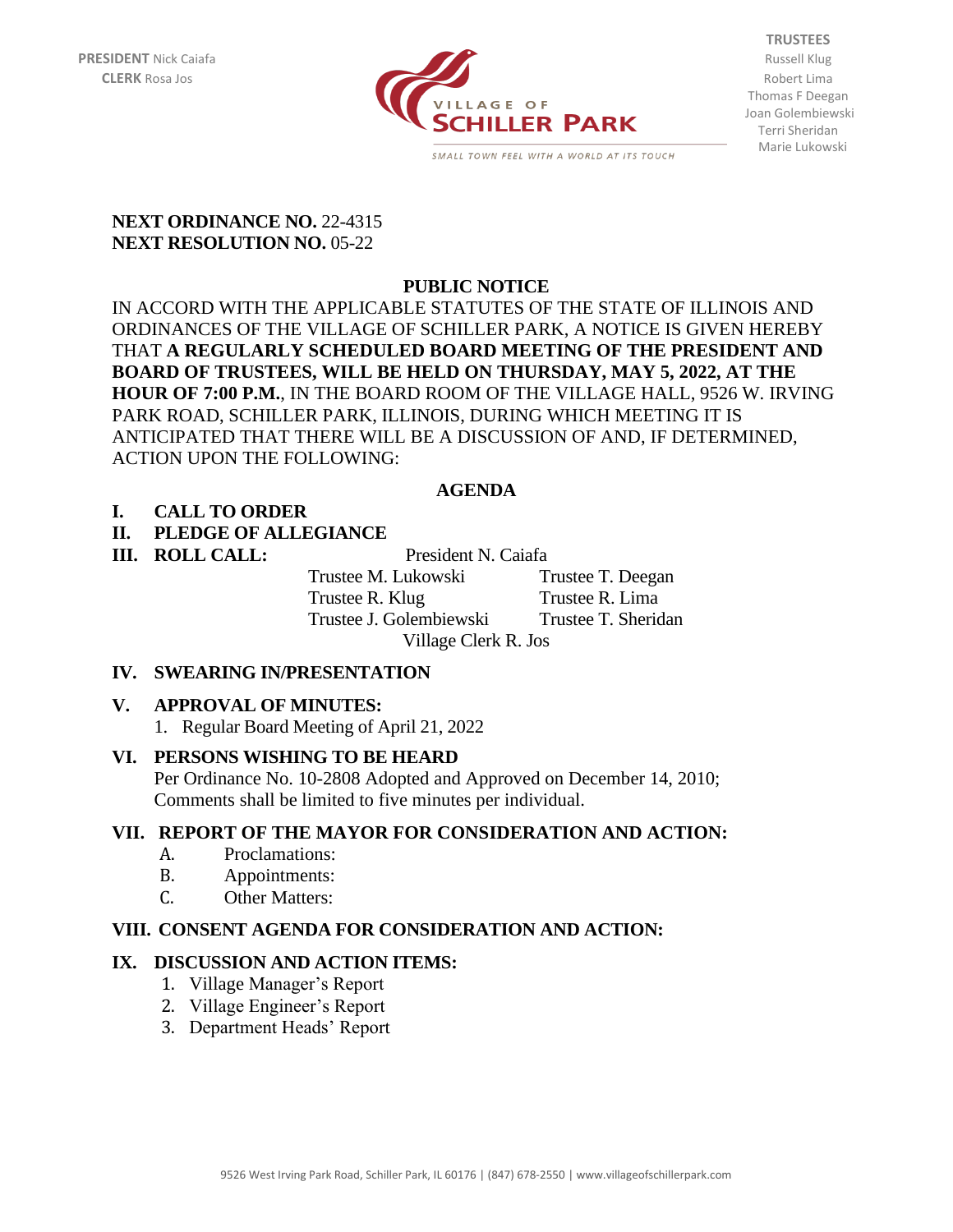4. Elected Officials' Comments

#### **X. COMMITTEE REPORTS FOR CONSIDERATION AND ACTION:**

- A. LICENSE (Business, Liquor, Ordinances, Utilities, and General Permits) Chr. Lukowski, Klug, Deegan Current Report
- B. PUBLIC WORKS (Streets, Water, Storm Water, Engineering, Fleet/Building Maintenance) Chr. Klug, Lukowski, Golembiewski
	- 1. Motion to approve Schroeder Asphalt Services, Inc. as the lowest responsible and responsive bidder for the 2022 Eden Avenue and Ruby Street Improvements CDBG Project in the amount of \$274,098.40 and authorize the Village Manager to execute the necessary documents and undertake such action to effectuate same.
	- 2. Motion to approve Phase II Design Engineering Agreement for the Old River Road and Irving Park Road traffic signal project with Gewalt Hamilton & Associates and authorize the Village Manager to execute the necessary documents and undertake such action to effectuate same.
	- 3. Motion to approve Brothers Asphalt Paving as the lowest responsible and responsive bidder for the 2022 resurfacing of various streets in the amount of \$785,263.27 and authorize the Village Manager to execute the necessary documents and undertake such action to effectuate same.
	- 4. Motion to approve an Illinois Department of Transportation Resolution authorizing the use of \$555,000.00 from the Local Public Agency's Allotment of Motor Fuel Tax Funds for the 2022 Roadway/Street Improvement Project.
- C. COMMUNITY DEVELOPMENT (Planning, Zoning, Health, Building, Environment, and Transportation) Chr. Golembiewski, Sheridan, Lima
	- 1. An Ordinance Amending Chapter 155 of Title XV of the New Millennium Code of the Village of Schiller Park, Cook County, Illinois Regarding Various Text Amendments to the Zoning Code (ZPA 22-T-02)
- D. PUBLIC SAFETY (Police, Fire, Emergency Management, 911, and EMS) Chr. Deegan, Klug, Lukowski
	- 1. Motion to approve the purchase for a replacement ambulance from Fire Service, Inc. for the sum of \$282,765.00 and authorize the Village Manager to execute the necessary documents and undertake such action to effectuate same.
- E. ADMINISTRATION/FINANCE (Human Resources, Insurance, Bills, Legal) Chr. Lima, Deegan, Sheridan
	- 1. Motion to Approve the Current List of Bills in the Amount of \$201,199.60. This includes the following non-recurring invoices: